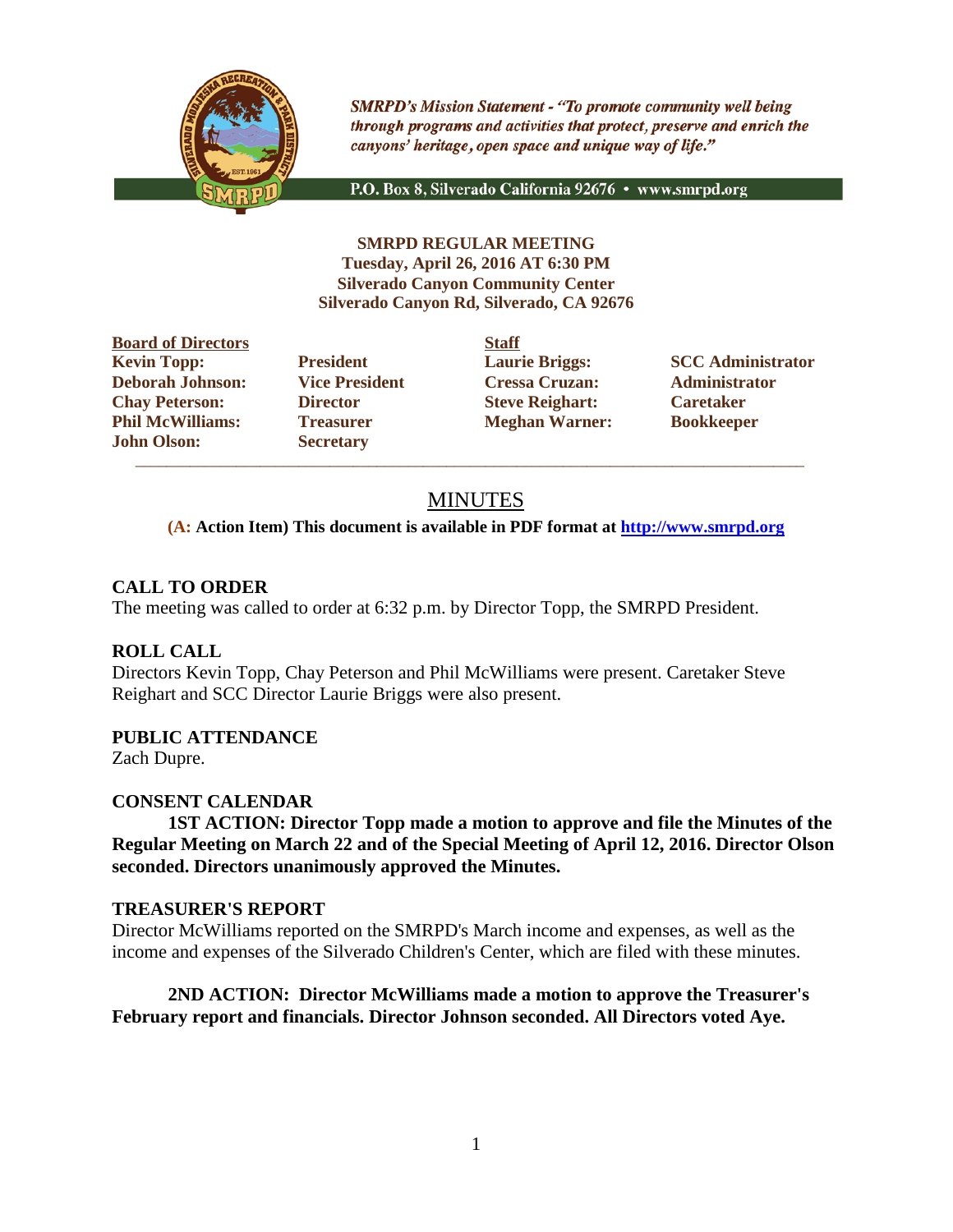## **OTHER DISTRICT BUSINESS**

Regarding the possible storage of ICL files at the Modjeska center, the Board agree to table this item as there was no representation present from ICL for questions raised such as the amount of space required, the time period of expected storage, etc. Director Johnson agreed to contact Steve Duff for further information before the Board acts on this matter.

The Board also discussed certain changes Director Johnson made to format and text of the Facility Policy Agreement, which were not substantive in nature.

## **SILVERADO CHILDREN'S CENTER OVERSIGHT COMMITTEE:**

Director Topp appointed Director Johnson as the new Chairman of the Children's Center Oversight Committee. Laurie Briggs presented the Children's Center monthly report. Briggs also discussed possible plans for a summer camp program that would not need to meet licensing requirements.

**3RD ACTION: Director Johnson made a motion to approve including in the Summer Recreation Program swimming lessons provided that Capri covers the activity and that proper licensing standards and certification of instructor are met . Director Olson seconded. All Directors voted Aye.**

### **FACILITIES COMMITTEE**

Director McWilliams reported on facilities and repairs, including discussions he is having with the caretaker for pavement repairs at the Silverado Community Center.

#### **ADJOURNMENT**

The meeting adjourned at 7:47 PM. The next regular meeting of the Board of Directors will be at the Silverado Community Center, 27641 Silverado Canyon Rd at 6:30 PM on Tuesday, May 24, 2016.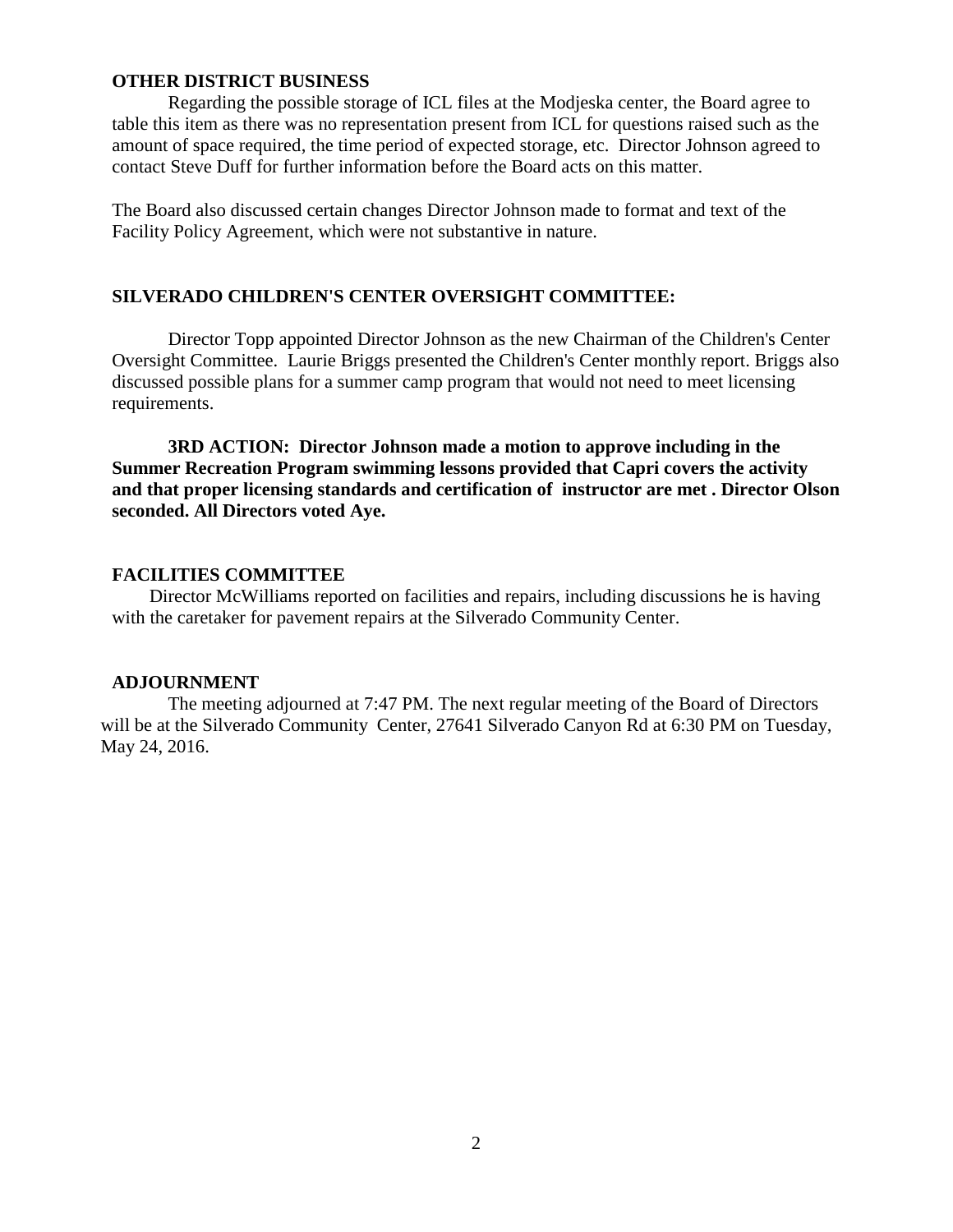# **SMRPD Treasurer's Report Financial Statements as of March 31, 2016**

For the April 26, 2016 SMRPD Regular Meeting

The Financial Statements for March 2016 were distributed to the board members on Friday, April 22, 2016. March is the ninth month in the SMRPD fiscal year. The following are highlights of the financial reports.

### **SMRPD Profit & Loss Statement**

Total revenue for the month is \$2.1k, which includes \$0.4 for recreation/rentals, \$1.6 in taxes and interest and \$0.1 in donations/fundraising. The year to date income of \$76.5k breaks down as follows:

- \$69.9k tax revenue
- \$5.3k facility rentals and program fees
- \$1.3k other revenue

There are no significant expenditures in March reflecting the lowest expense month of the current fiscal year at \$2.4k. Year to date expenses are \$72.4k resulting in year-to-date net income of \$4.1k.

#### **SMRPD Balance Sheet**

Our cash position of \$277.1k is \$1.1k lower than last month reflecting March's net loss results of \$0.3k offset by a \$1.4 tax deposit for a new home construction project. The deposit will be recognized as revenue on completion of construction.

#### **SCC Profit & Loss Statement**

Current month tuition is \$12.7k. Revenue trends are holding steady for now and will continue to be closely monitored.

The year to date income of \$98.8k breaks down as follows:

- \$85.9k Tuition and Other Program fees (87%)
- \$12.9k Donations and Fundraisers (13%)

March's expenses include an insurance deductible payment of \$5.0k representing final settlement of a long-standing legal issue. SCC tuition does not cover expenses in March, even without the insurance payment. The financial health of the Children's center remains tenuous.

Expenses for the month total \$18.2k resulting in net loss of \$5.5k. Year-to-date expenses are \$101.9k and final results are net loss of \$3.1k.

#### **SCC Balance Sheet**

SCC's operating cash is \$3.2k, dangerously low when considering monthly expenses are running about \$12.0k. Our total cash position is \$3.5k. The cash balance will continue to be closely monitored.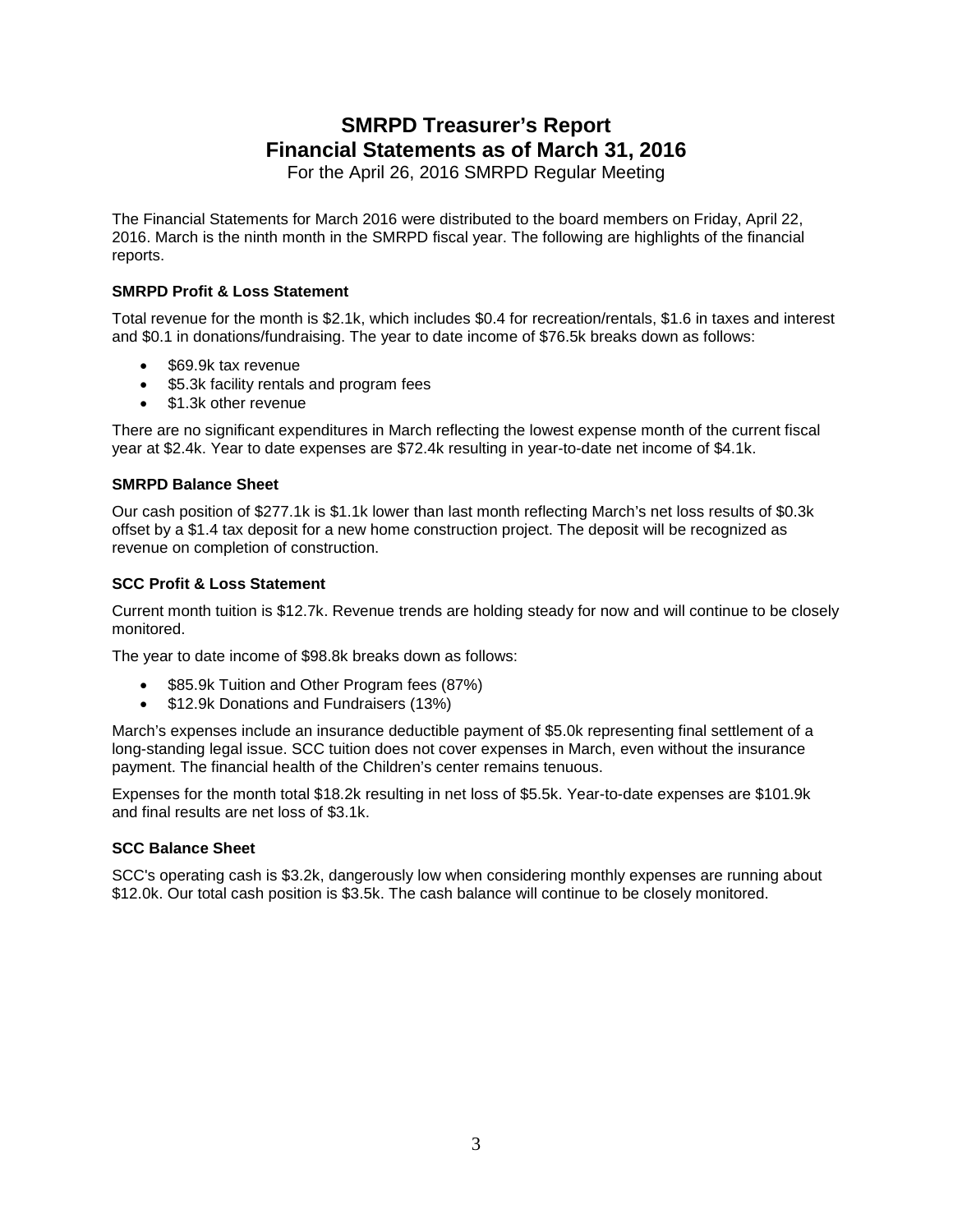| <b>April 2016</b>                                                                                                                                                                                      |                                       |                                         |
|--------------------------------------------------------------------------------------------------------------------------------------------------------------------------------------------------------|---------------------------------------|-----------------------------------------|
| <b>Total licensed Capacity-62</b>                                                                                                                                                                      | <b>Previous Month</b><br><b>March</b> | Current<br><b>Month</b><br><b>April</b> |
| <b>Total number enrolled</b>                                                                                                                                                                           | 24                                    | 24                                      |
| Two's                                                                                                                                                                                                  | 8                                     | 8                                       |
| Preschoolers                                                                                                                                                                                           | 16                                    | 16                                      |
|                                                                                                                                                                                                        |                                       |                                         |
| No. of Canyon children enrolled (92676 zip)                                                                                                                                                            | 10                                    | 10                                      |
| Total days/hours of child care provided:<br>children enrolled<br><u>Full da</u> ys-<br>P/T 34 days- children enrolled<br>P/T 1/2 days- children enrolled                                               | 12<br>2<br>10                         | 12<br>$\overline{2}$<br>10              |
| (*FTE denotes Full-time Equivalent- calculation based on<br>.20 for full day/.15 for 3/4 day/.10 for 1/2 day)                                                                                          | 13.48                                 | 13.78                                   |
| <b>Enrollments</b>                                                                                                                                                                                     | 1                                     | $\overline{0}$                          |
| Withdrawals                                                                                                                                                                                            | $\overline{2}$                        | $\overline{0}$                          |
| <b>TOURS</b>                                                                                                                                                                                           | $\overline{7}$                        | $\overline{2}$                          |
| Total number of direct Teaching staff used: (not including<br>Director)                                                                                                                                | 3                                     | 3                                       |
| Full-time $(30+$ hours)                                                                                                                                                                                | 3                                     | 3                                       |
| Part-time (less than 30)                                                                                                                                                                               |                                       |                                         |
| Temporary/contract                                                                                                                                                                                     |                                       |                                         |
| STAFF IN SERVICE PROFESSIONAL DEVELOPMENT<br><b>UPCOMING PROFESSIONAL DEVELOPMENT</b><br>NAEYC (National Association for the Education of Young<br>Children)<br>National Conference on LA November 2-5 |                                       |                                         |
| <b>FACILITY UPKEEP/REPAIRS needed:</b>                                                                                                                                                                 |                                       |                                         |
| Staff bathroom celling leak.                                                                                                                                                                           |                                       |                                         |
| <b>FUNDRAISING PROPOSED/PLANNED/RESULTS:</b><br>Friday June 24* 7:00pm-11:00pm<br>OC Polo Club Match at Coto De Caza<br>We will be providing food and maybe a raffle.                                  |                                       |                                         |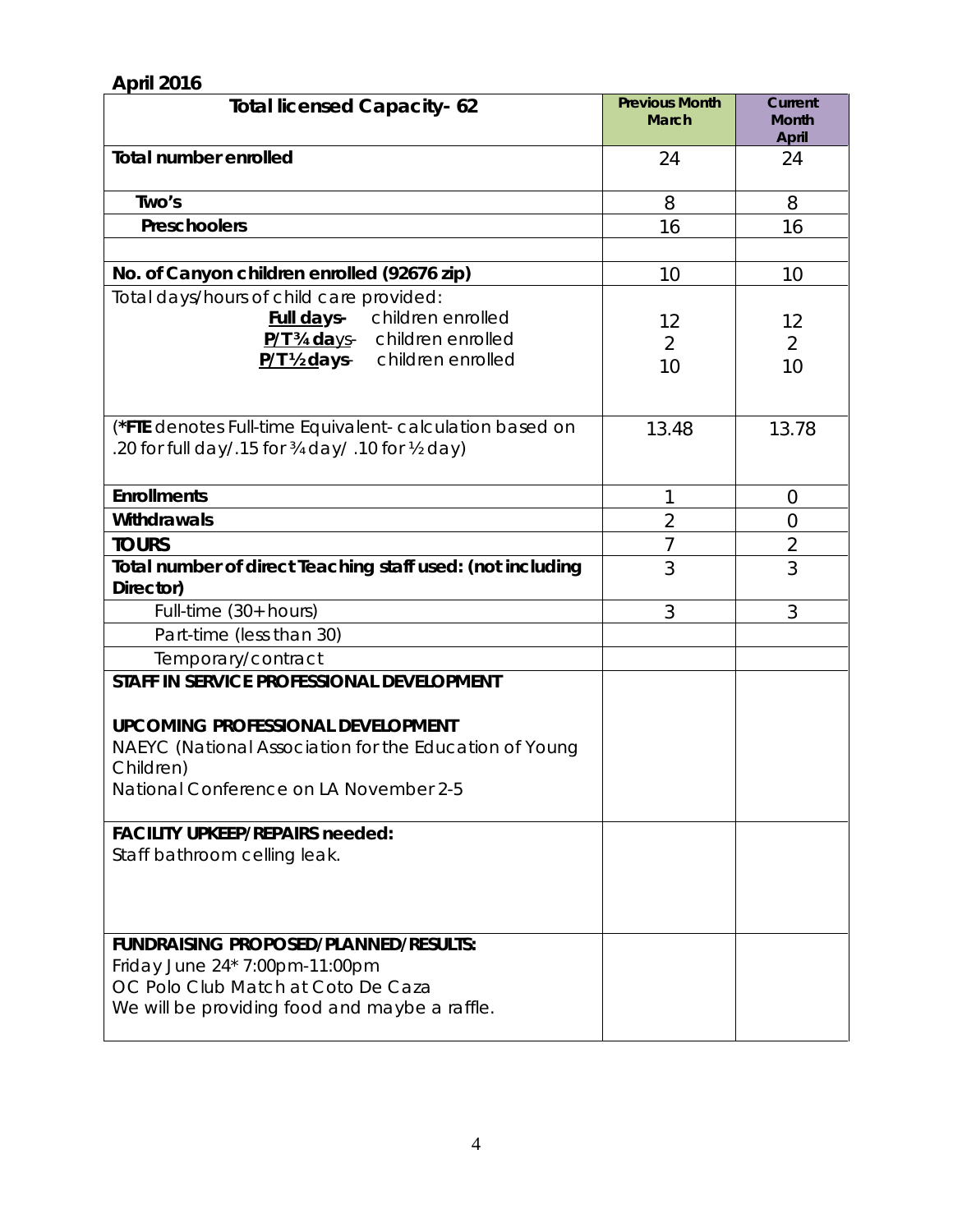| <b>Total licensed Capacity-62</b>                                                                                                                                                    | <b>Previous Month</b><br><b>March</b> | Current<br><b>Month</b><br>April |
|--------------------------------------------------------------------------------------------------------------------------------------------------------------------------------------|---------------------------------------|----------------------------------|
| <b>MARKETING</b>                                                                                                                                                                     |                                       |                                  |
| <b>FACILITY EVENTS:</b><br>Family Garden Planning Meeting March 16<br>❖<br>Family Garden Work Day Sunday April 3/Saturday<br>❖<br>April 23<br>Spring Open House Saturday May 21<br>❖ |                                       |                                  |
| <b>NOTES:</b>                                                                                                                                                                        |                                       |                                  |
| <b>SCHOOL AGE SUMMER RECREATION PROGRAM -</b><br>See attached for program details                                                                                                    |                                       |                                  |
| <b>SUMMER CAMP PROGRAM -</b><br><b>Swim Lessons</b><br>Swim Instructor has been found, program has been<br>created, waiting on scheduling with Dan Dulac.                            |                                       |                                  |